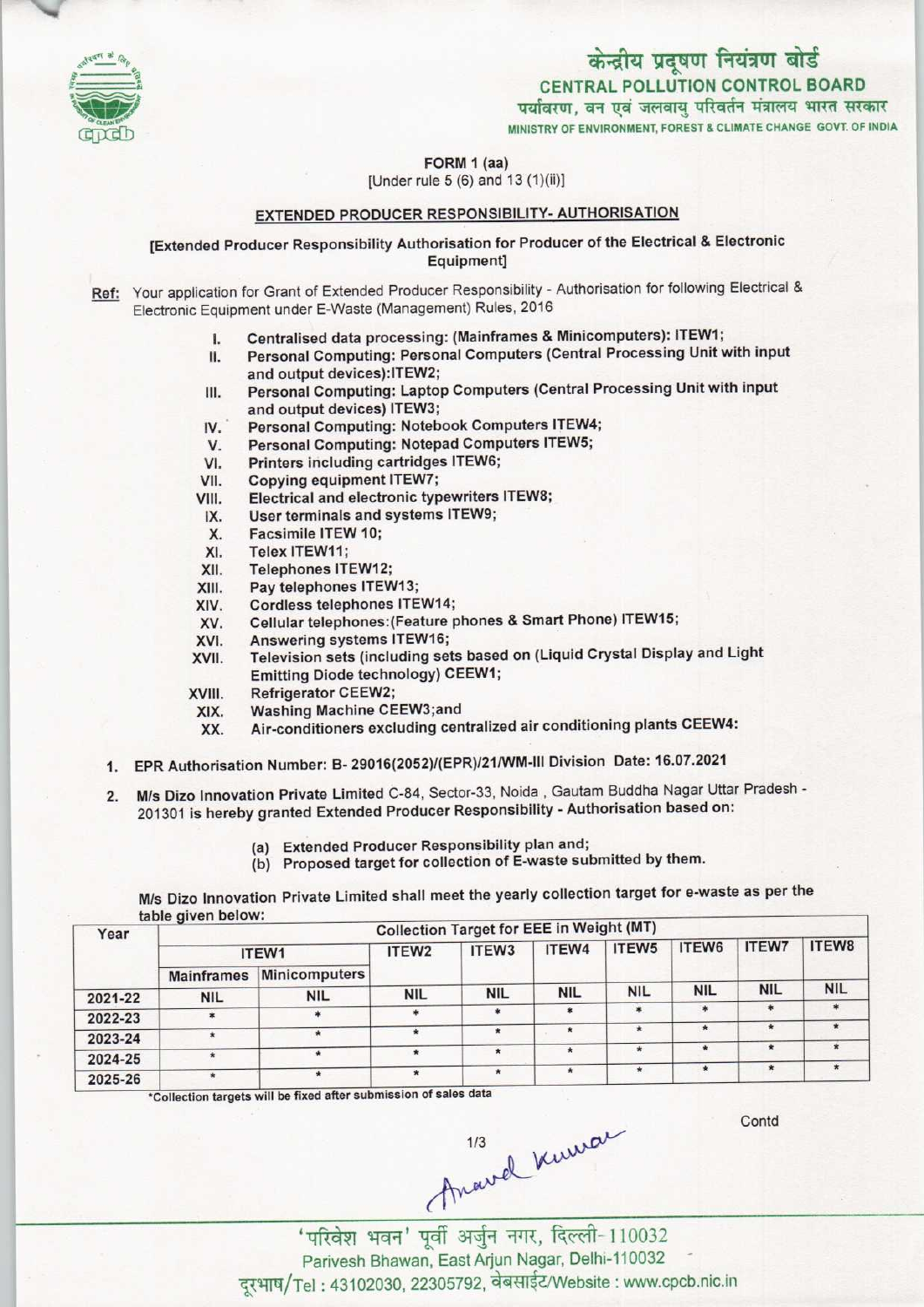

#### From pre page...

| Year    | <b>Collection Target for EEE in Weight (MT)</b> |              |                            |            |            |             |                                    |              |  |  |
|---------|-------------------------------------------------|--------------|----------------------------|------------|------------|-------------|------------------------------------|--------------|--|--|
|         | ITEW9                                           | ITEW10       | ITEW11 ITEW12 TEW13 ITEW14 |            |            |             | ITEW15                             |              |  |  |
|         |                                                 |              |                            |            |            |             | <b>Feature Phones Smart Phones</b> |              |  |  |
| 2021-22 | <b>NIL</b>                                      | <b>NIL</b>   | <b>NIL</b>                 | <b>NIL</b> | <b>NIL</b> | <b>NIL</b>  | <b>NIL</b>                         | <b>NIL</b>   |  |  |
| 2022-23 | $\star$                                         | $\star$      | $\star$                    | $\star$    | $\star$    | ÷.          | $\star$                            | 赏            |  |  |
| 2023-24 | $\star$                                         | $\star$      | $\dot{\pi}$                | $\pm$      | $\star$    | $\hat{\pi}$ | $\star$                            | $\mathbf{r}$ |  |  |
| 2024-25 | ÷                                               | $\star$      | $\star$                    | $\star$    | $\dot{R}$  | $\star$     |                                    | $\star$      |  |  |
| 2025-26 | $\star$                                         | $\pmb{\ast}$ | $\star$                    | $\star$    | $\star$    | ×           | $\star$                            | ★            |  |  |

| Year    | <b>Collection Target for EEE in Weight (MT)</b> |            |                   |            |            |  |  |  |  |
|---------|-------------------------------------------------|------------|-------------------|------------|------------|--|--|--|--|
|         | ITEW16                                          | CEEW1      | CEEW <sub>2</sub> | CEEW3      | CEEW4      |  |  |  |  |
| 2021-22 | NIL                                             | <b>NIL</b> | <b>NIL</b>        | <b>NIL</b> | <b>NIL</b> |  |  |  |  |
| 2022-23 | $\star$                                         | de.        |                   | ۰          |            |  |  |  |  |
| 2023-24 |                                                 |            |                   |            | ₩          |  |  |  |  |
| 2024-25 |                                                 | *          |                   |            |            |  |  |  |  |
| 2025-26 |                                                 |            |                   |            |            |  |  |  |  |

\*Collection targets will be fixed after submission of sales da

- 3. The Authorisation shall be valid for a period of five (5) years from date of issue with following conditions:
	- i. You shall strictly follow the approved Extended Producer Responsibility plan, a copy of which is enclosed herewith as Enclosure-I;
	- ii. You shall ensure that collection mechanism or collection Centres are set up or designated as per the details given in the Extended Producer Responsibility plan and that shall be completed before the proposed dates if any in the EPR Plan (list of collection Centres and the toll free numbers for reverse logistics enclosed);
	- iii. You shall ensure that all the collected e-waste is channelized to your PRO (M/s Vincular Testing Labs India Private Limited) and records shall be maintained at PRO, dismantler/recycler and your
	- end; iv. You shall maintain records, in Form-2 of these Rules, of e-waste and make such records available for scrutiny by Central Pollution Control Board;
	- v. You shall file annual returns in Form-3 to the Central Pollution Control Board on or before 30th day of June following the financial year to which that returns relates.

## vi. General Terms & Conditions of the Authorisation:

- a. The authorisation shall comply with provisions of the Environment (Protection) Act, 1986 and the E-waste (Management) Rules,2016 made there under;
- b.The authorisation or its renewal shall be produced for inspection at the request of an officer authorised by the Central Pollution Control Board;
- c.Any change in the approved Extended Producer Responsibility plan should be informed to Central Pollution Control Board within 15 days on which decision shall be communicated by Central Pollution Control Board within sixty days;

213 Rumar

Contd...